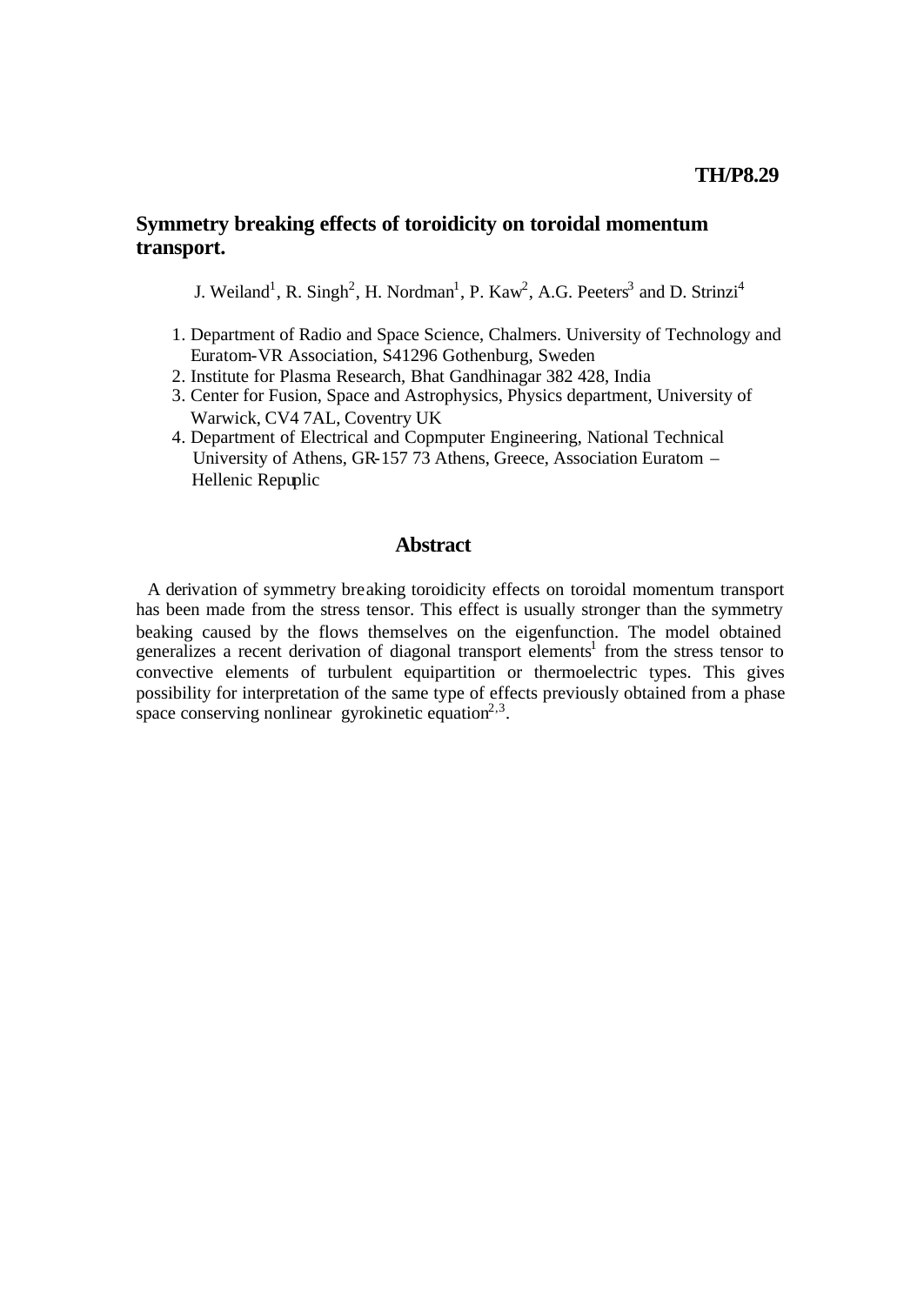#### 1. **Introduction**

The present interest in momentum transport<sup> $1-8$ </sup> has recently focused on symmetry breaking effects<sup>2, 4,7</sup> on toroidal momentum transport. The first effect of this type was identified, as the effect of an asymmetric eigen-function on the average of the parallel mode number is needed of the parallel momentum transport. For practical purposes we may approximate the toroidal momentum by the parallel momentum. Recently also symmetry breaking effects of toroidicity were found<sup>7</sup>. For an improved understanding of such effects and for a consistent derivation of fluid equations for momentum transport it is highly desirable to also make the fluid derivation of such effects. Since the magnetic drift is not a fluid drift such effects originates from the stress tensor in fluid equations. We are thus faced with the rather complicated task of including magnetic curvature effects from the stress tensor. On the other hand gyrokinetic derivations have to start from a phase space conserving formulation of the gyrokinetic equation. Thus quite ambitions approaches are needed both in gyrokinetic<sup>7, 8</sup> and in fluid derivations. The fluid derivation is, however, more straight forward, showing the strength of fluid theory in deriving the advanced dynamic equations. The stress tensor is important mainly for low frequency phenomena in magnetized plasmas. It was already used for deriving the diagonal magnetic drift terms<sup>10</sup>. In the collisionless case stress tensor contributions are associated with finite gyroradius effects for the motion perpendicular to the magnetic field. Here the first results included the gyro viscous cancellations<sup>11, 12</sup> between convective diamagnetic effects. At this time also kinetic calculations for drift and MHD type modes had just started and full Vlasov descriptions with simplified geometry were used<sup>11</sup>. The agreement for the lowest order FLR effect between fluid and kinetic derivations<sup>11,  $12^{\circ}$ </sup> could thus be regarded as a significant achievement at this time. While the FLR effect, for the perpendicular motion is obtained through an expansion in the ratio of characteristic mode frequency and cyclotron frequency, and thus usually treated as small, the toroidal effects from the stress tensor enter as order  $e_n ( L_n / R )$  in the parallel momentum equation. Although  $e_n$  can be treated small in the edge and it is typically of order 1 in the core. Thus this effect is important for the parallel motion. A simpler way to obtain the diagonal curvature effects is to derive equations of motion for guiding centers (gyro fluid equation). Such equations have magnetic drifts included as guiding center drifts and the equation of motion can be obtained by taking moments of a gyro kinetic equation<sup>12</sup>. The diagonal curvature terms then appear as due to a convective magnetic drift (sum of *gardB*  $\overline{a}$  and curvature terms) with a factor 2 as a convection of parallel momentum flow. In the present work we will start from the Braginskii fluid equation and derive symmetry breaking effects corresponding to Ref. 7, using entirely fluid equations for the toroidal ion temperature gradient mode (ITG).

## **II. Toroidal momentum flow**

The general momentum equation is obtained from ion and electron momentum equations and the continuity equation: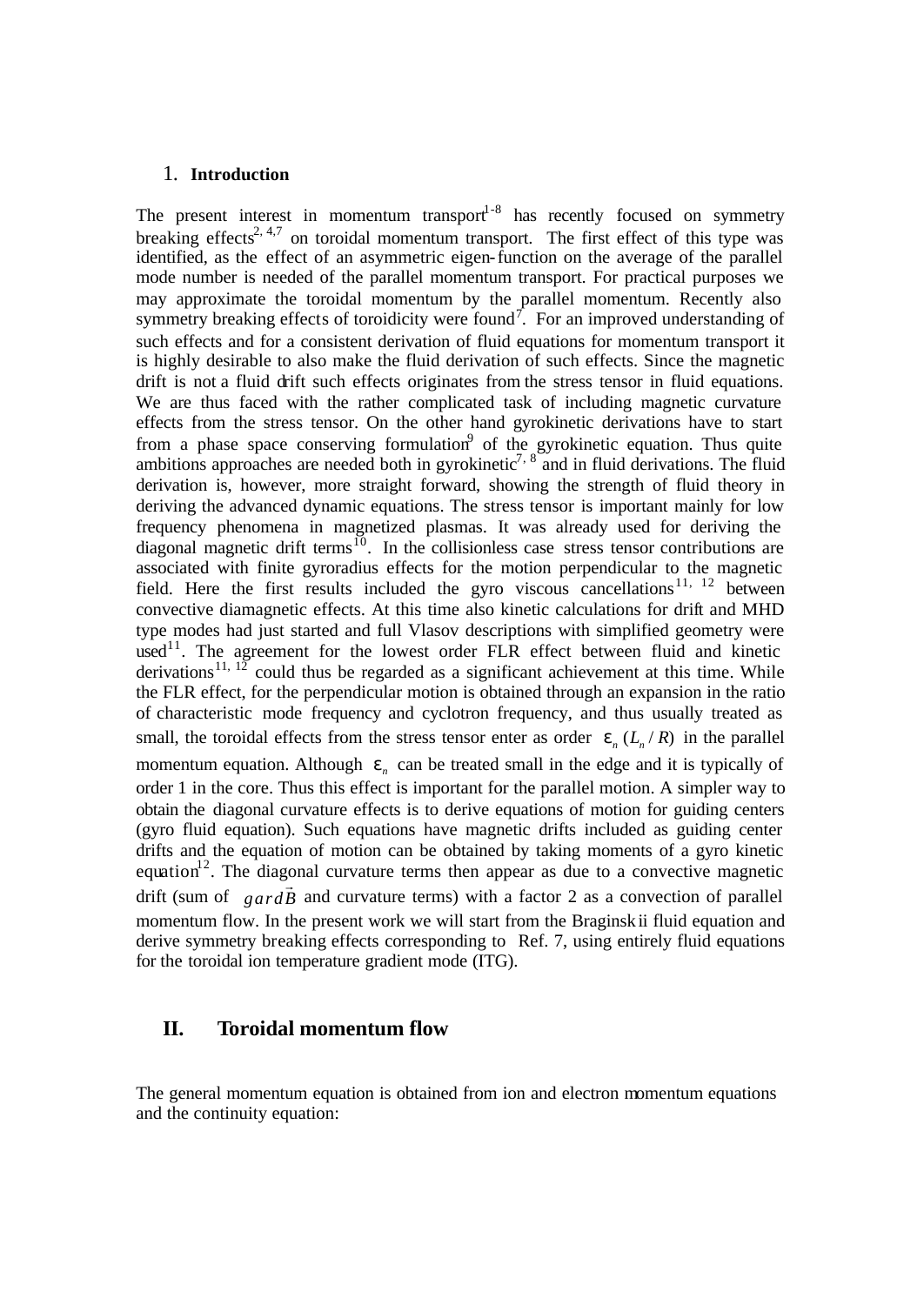$$
m_i N_i \left(\frac{\partial}{\partial t} + \vec{U}_i \cdot \vec{\nabla}\right) \vec{U}_i = -\vec{\nabla} P_i - \vec{\nabla} \cdot \vec{\boldsymbol{p}}_i + e N_i (\vec{E} + \vec{U}_i \times \vec{B})
$$
(1a)

$$
0 = -\vec{\nabla}P_i - eN_e(\vec{E} + \vec{U_e} \times \vec{B})
$$
 (1b)

$$
\frac{\partial N_i}{\partial t} + \vec{\nabla} \cdot N_i \vec{U}_i = S_n \tag{1c}
$$

Here  $\vec{p}_i$  is the ion stress tensor given by Braginskii<sup>7</sup> (see appendix) and  $S_n$  is the density source term. We use the generalized co-ordinate system  $(\hat{p}, \hat{b}, \hat{n})$  which is tied to the magnetic field. Here  $\hat{n} = \vec{B}/B$ r  $= \vec{B}/B$  is the unit vector along the magnetic field lines,  $\hat{p}$  is orthogonal to the magnetic surface, and  $\hat{b} = \hat{n} \times \hat{p}$ . The co-ordinates basic ( $\hat{p}, \hat{b}, \hat{n}$ ) are related to the flux co-ordinates  $(y, c, f)$ , where *y* is the poloidal magnetic flux, *c* the generalized poloidal angle and *f* is the toroidal angle. Both co-ordinates system are related as

$$
\hat{p} = \hat{e}_y , \quad \hat{b} = \left(\frac{B_f}{B}\right)\hat{e}_c - \left(\frac{B_c}{B}\right)\hat{e}_f ,
$$
\n
$$
\hat{n} = \left(\frac{B_c}{B}\right)\hat{e}_c + \left(\frac{B_f}{B}\right)\hat{e}_f
$$
\n
$$
(2)
$$

For large aspect ratio ( $e = r/R \ll 1$ ) and toroidal symmetry (i.e.,  $\partial/\partial f = 0$ ), the differential operators can be written as:

$$
\hat{p} \cdot \vec{\nabla} \equiv h_y^{-1} \frac{\partial}{\partial y} \sim \frac{\partial}{\partial r} \sim L_y^{-1}, \qquad \hat{b} \cdot \vec{\nabla} \equiv \left(\frac{B_f}{B}\right) h_c^{-1} \frac{\partial}{\partial c} \sim \frac{1}{r} \frac{\partial}{\partial q} \sim r^{-1}
$$
\n
$$
\hat{n} \cdot \vec{\nabla} \equiv \left(\frac{B_c}{B}\right) h_c^{-1} \frac{\partial}{\partial c} \sim \frac{1}{qR} \frac{\partial}{\partial q} \sim (qR)^{-1}
$$
\n(3)

Here  $h_y = 1/h_f B_c$ ,  $h_c = JB_c$ ,  $J = h_y h_c h_f$ , the Jacobian of the transformation  $(\vec{r} \rightarrow y, \vec{c}, f), n = h_c B_f / h_f B_c \sim r B_f / R B_c$ , the pitch of the field lines,  $q = \oint n \, d\vec{c}$ , the safety factor and for large aspect ratio ( $e = r/R_0 < 1$ ),  $h_f = R_0(1 + e \cos c)$  and  $B_f = B_{f0} (1 - e \cos c)$ , where *r* and  $R_0$  the minor and major radii, respectively. The sum of toroidal components of the Eqs (1a) and (1b) can be written as:

$$
m_i N_i \left[ \hat{e}_f \cdot (\frac{\partial}{\partial t} + \vec{U}_i \cdot \vec{\nabla}) \vec{U}_i \right] = -\hat{e}_f \cdot (\vec{\nabla} \cdot \vec{p}_i) + \frac{B_c}{c} J_y \tag{4}
$$

Where the last term corresponds to the radial angular momentum flux driven by background turbulence and  $\hat{e}_f \cdot \nabla P_i = 0$ .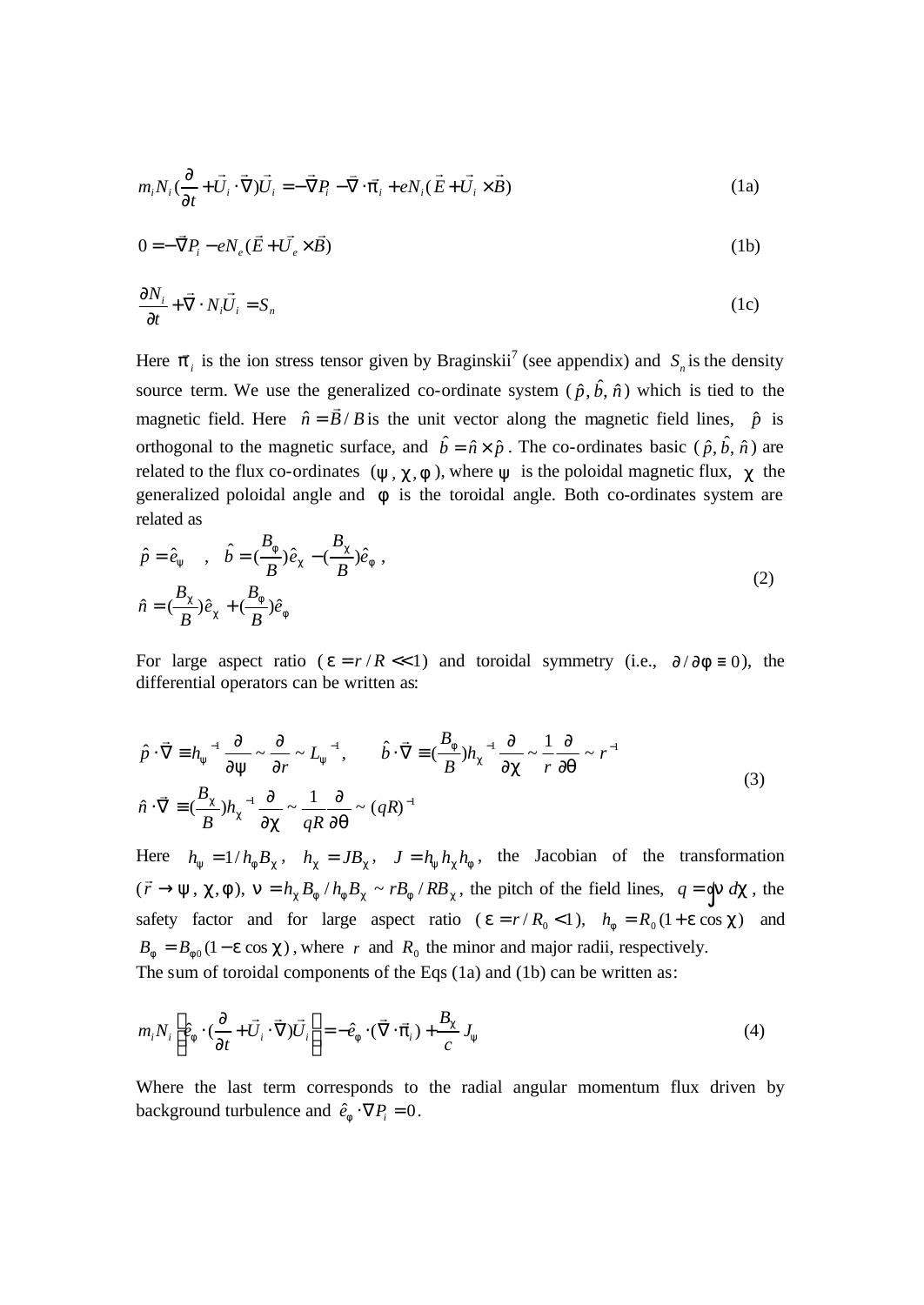For toroidal symmetry (i.e.,  $\partial/\partial f \equiv 0$ ), the convective term in Eq. (8) can be expressed as:

$$
N_i \hat{e}_f \cdot [(\vec{U}_i \cdot \vec{\nabla}) \vec{U}_i] = -U_{fi} [h_y^{-1} \frac{\partial}{\partial y} (N_i U_{yi}) + h_c^{-1} \frac{\partial}{\partial c} (N_i U_{ci})] + N_i U_{fi} \vec{U}_i \cdot \vec{\nabla} \ln h_f
$$
  
+ 
$$
h_y^{-1} \frac{\partial}{\partial y} (N_i U_{yi} U_{fi}) + h_c^{-1} \frac{\partial}{\partial c} (N_i U_{ci} U_{fi})
$$
 (5)

By using Eq. (5) and the continuity equation, the total derivative of momentum density  $$ the left hand side of Eq. (4) can be expressed as:

$$
m_i N_i \hat{e}_f \cdot \left[ \frac{\partial \vec{U}_i}{\partial t} + \left[ (\vec{U}_i \cdot \vec{\nabla}) \vec{U}_i \right] \right] = -m_i U_{fi} \left[ \frac{\partial N_i}{\partial t} + h_y^{-1} \frac{\partial}{\partial y} (N_i U_{yi}) + h_c^{-1} \frac{\partial}{\partial c} (N_i U_{ci}) \right] + m_i \left[ \frac{\partial (N_i U_{fi})}{\partial t} + h_y^{-1} \frac{\partial}{\partial y} (N_i U_{yi} U_{fi}) + h_c^{-1} \frac{\partial}{\partial c} (N_i U_{ci} U_{fi}) \right] + m_i N_i U_f \vec{U}_i \cdot \vec{\nabla} \ln h_f
$$

$$
\approx -m_i U_{fi} S_n + m_i \left[ \frac{\partial (N_i U_{fi})}{\partial t} + h_y^{-1} \frac{\partial}{\partial y} (N_i U_{yi} U_{fi}) + h_c^{-1} \frac{\partial}{\partial c} (N_i U_{ci} U_{fi}) \right] + m_i N_i U_{fi} \vec{U}_i \cdot \vec{\nabla} \ln h_f
$$
\n(6)

Here we have made use of a tensorial relation  $\vec{\nabla} \hat{e}_f = -\hat{e}_f \vec{\nabla} \ln h_f$  $\overline{r}$  r  $\overline{r}$ or  $\hat{e}_f \cdot \vec{\nabla} \hat{e}_f = -\vec{\nabla} \ln h_f$ ,  $\ddot{=}$ .  $\ddot{=}$  $\hat{e}_{\mathbf{y}} \cdot \vec{\nabla} \hat{e}_{\mathbf{y}} = 0,$  $\overline{a}$  $\hat{e}_c \cdot \vec{\nabla} \hat{e}_c = 0$  $\overline{a}$ and  $S_n$  is the particle source term. Note from Appendix A, the definition of  $\vec{p}_i$  is of the form  $\vec{p}_i = \vec{a}\vec{b} + \vec{b}\vec{a}$ , the stress force along toroidal direction can easily be expressed as:

$$
\hat{e}_f \cdot (\vec{\nabla} \cdot \vec{p}_i) = \frac{1}{Jh_f} \left[ \frac{\partial}{\partial y} h_c h_f^2 (\mathbf{a}_y \mathbf{b}_f + \mathbf{a}_f \mathbf{b}_y) + \frac{\partial}{\partial c} h_y h_f^2 (\mathbf{a}_c \mathbf{b}_f + \mathbf{a}_f \mathbf{b}_c) \right]
$$
\n
$$
\approx h_y^{-1} \frac{\partial \vec{p}_{yf}}{\partial y} + h_c^{-1} \frac{\partial \vec{p}_{cf}}{\partial c}
$$
\n(7)

We consider that plasma is in the collisionless regime  $(qRn_i/c_i < 1, n_i$  is the ion collision frequency). We now collect only  $\vec{p}_{yf}$  and  $\vec{p}_{cf}$  from the collisionless stress tensor in Appendix A.

$$
(\mathbf{p}_{3\rightarrow 4})_{\mathbf{y}f} - \mathbf{h}_3 \left[ \frac{B_c}{B} (\hat{p} \cdot \vec{\nabla} \vec{U} \cdot \hat{p} - \hat{b} \cdot \vec{\nabla} \vec{U} \cdot \hat{b}) + 2 \frac{B_f}{B} (\hat{b} \cdot \vec{\nabla} \vec{U} \cdot \hat{n} + \hat{n} \cdot \vec{\nabla} \vec{U} \cdot \hat{b}) \right]
$$
  

$$
\approx -4\mathbf{h}_3 \frac{B_f}{B} (\hat{b} \cdot \vec{\nabla} \vec{U} \cdot \hat{n} + \hat{n} \cdot \vec{\nabla} \vec{U} \cdot \hat{b}) = -4\mathbf{h}_3 \frac{B_f}{B} \left[ \hat{b} \cdot \vec{\nabla} (\hat{n} \cdot \vec{U}) + \mathbf{K} \cdot \hat{b} \vec{U} \right] \right]
$$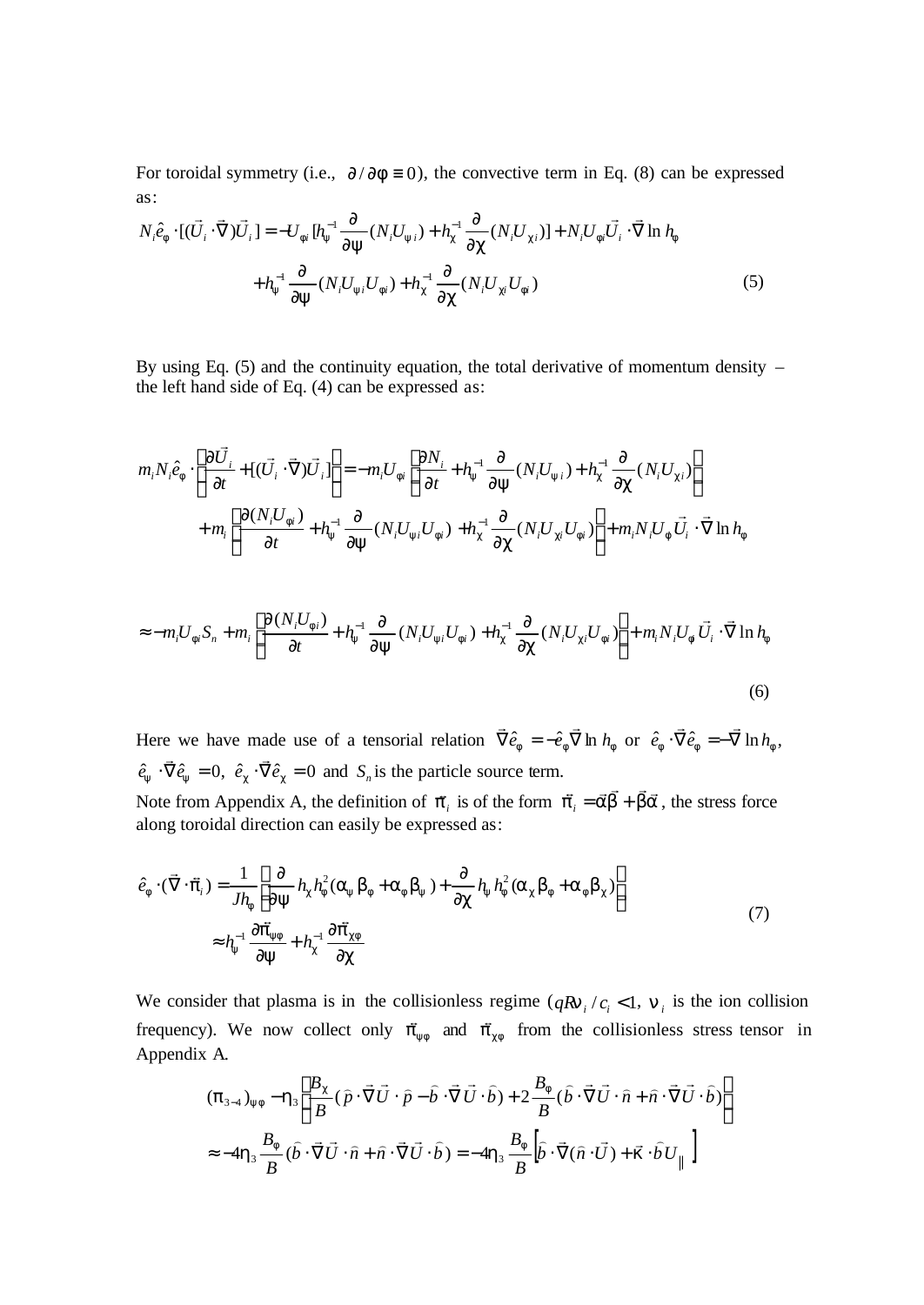$$
(\mathbf{p}_{3-4})_{cf} = -\mathbf{h}_3 \left[ -2(\frac{B_f}{B})^2 (\hat{n} \cdot \vec{\nabla} \vec{U} \cdot \hat{p} + \hat{p} \cdot \vec{\nabla} \vec{U} \cdot \hat{n}) + (\frac{B_c}{B})^2 (\hat{n} \cdot \vec{\nabla} \vec{U} \cdot \hat{p} + \hat{p} \cdot \vec{\nabla} \vec{U} \cdot \hat{n}) \right]
$$
  

$$
\approx 4\mathbf{h}_3 (\frac{B_f}{B})^2 (\hat{n} \cdot \vec{\nabla} \vec{U} \cdot \hat{p} + \hat{p} \cdot \vec{\nabla} \vec{U} \cdot \hat{n}) = 4\mathbf{h}_3 (\frac{B_f}{B})^2 [\hat{p} \cdot \vec{\nabla} (\hat{n} \cdot \vec{U}) + \mathbf{k} \cdot \hat{p} U_{\parallel}]
$$

where  $\mathbf{K} = (\hat{\mathbf{n}} \cdot \nabla) \hat{\mathbf{n}}$  Here  $B_c / B < 1$  is assumed and  $\mathbf{h}_{3,i} = P_i / 2\Omega_i$ ,  $\mathbf{h}_{2i} = 4\mathbf{h}_{1i}$ . Again in the low *b* and large aspect ratio limit, the term  $\hat{e}_f \cdot (\vec{\nabla} \cdot \vec{p}_i)$  now can be expressed as :

$$
\hat{e}_f \cdot (\vec{\nabla} \cdot \vec{p}_i) \approx \frac{\partial}{\partial r} (\mathbf{p}_{3\rightarrow 4})_{yf} + \frac{1}{r} \frac{\partial}{\partial \mathbf{q}} (\mathbf{p}_{3\rightarrow 4})_{cf}
$$
\n
$$
= 2 \frac{m_i c}{e} \left[ -\frac{\partial}{\partial r} \left( \frac{P_i}{B^2} \right) \frac{1}{r} \frac{\partial}{\partial \mathbf{q}} (U_{\parallel} B) + \frac{1}{r} \frac{\partial}{\partial \mathbf{q}} \left( \frac{P_i}{B^2} \right) \frac{\partial}{\partial r} (U_{\parallel} B) \right] \approx 2 \frac{m_i c}{e} \left[ \hat{n} \times \vec{\nabla} (U_{\parallel} B) \right] \cdot \nabla \left( \frac{P_i}{B^2} \right)
$$
\n(8)

where we used

$$
\hat{b} \cdot \vec{\nabla}(\hat{n} \cdot \vec{U}) + \vec{K} \cdot \hat{b} \hat{n} \cdot \vec{U} = \frac{1}{B} (\hat{b} \cdot \nabla)(U_{\parallel} B), \ \ \vec{K} \approx \frac{\nabla B}{B}
$$

and analogously for  $\hat{p}$ .

By using equations (6) and (8) in equation (4), the toroidal momentum equation can now be expressed as

$$
\frac{\partial}{\partial t} \left( m_i N_i U_{fi} \right) + m_i \left[ h_y^{-1} \frac{\partial}{\partial y} (N_i U_{yi} U_{fi}) + h_c^{-1} \frac{\partial}{\partial c} (N_i U_{ci} U_{fi}) + N_i U_{fi} \vec{U}_i \cdot \vec{\nabla} \ln h_f \right] + m_i^{\text{(3)}} F_{fi} S_n
$$
\n
$$
= -2 \frac{m_i c}{e} \left[ \hat{n} \times \vec{\nabla} (U_{\parallel} B) \right] \cdot \nabla \left( \frac{P_i}{B^2} \right)
$$

We now first derive the linear parallel ion velocity perturbation from Eq.(9). In the limit  $k_{\perp} L_n \gg 1$  ( $k_{\perp}$  is the perpendicular wave vector of background instability), and by taking perturbations  $F = F_0 + df$  [ $F_0(r)$  and  $df$  are the background equilibrium and perturbation, respectively], the linear form of Eq. (9) can be expressed as:

$$
m_i N_i \left( \frac{\partial}{\partial t} + (U_{\parallel 0} + \vec{U}_{0E} + 2\vec{U}_{Di}) \cdot \vec{\nabla} \right) du_{\parallel} = -\left[ \hat{e}_{\parallel} \cdot \nabla + U_{\parallel 0} \frac{m_i \vec{U}_{Di}}{T_i} \cdot \nabla \right] (dp_i + eN_i \mathbf{f}) + \frac{B_q}{c} J_r \tag{10}
$$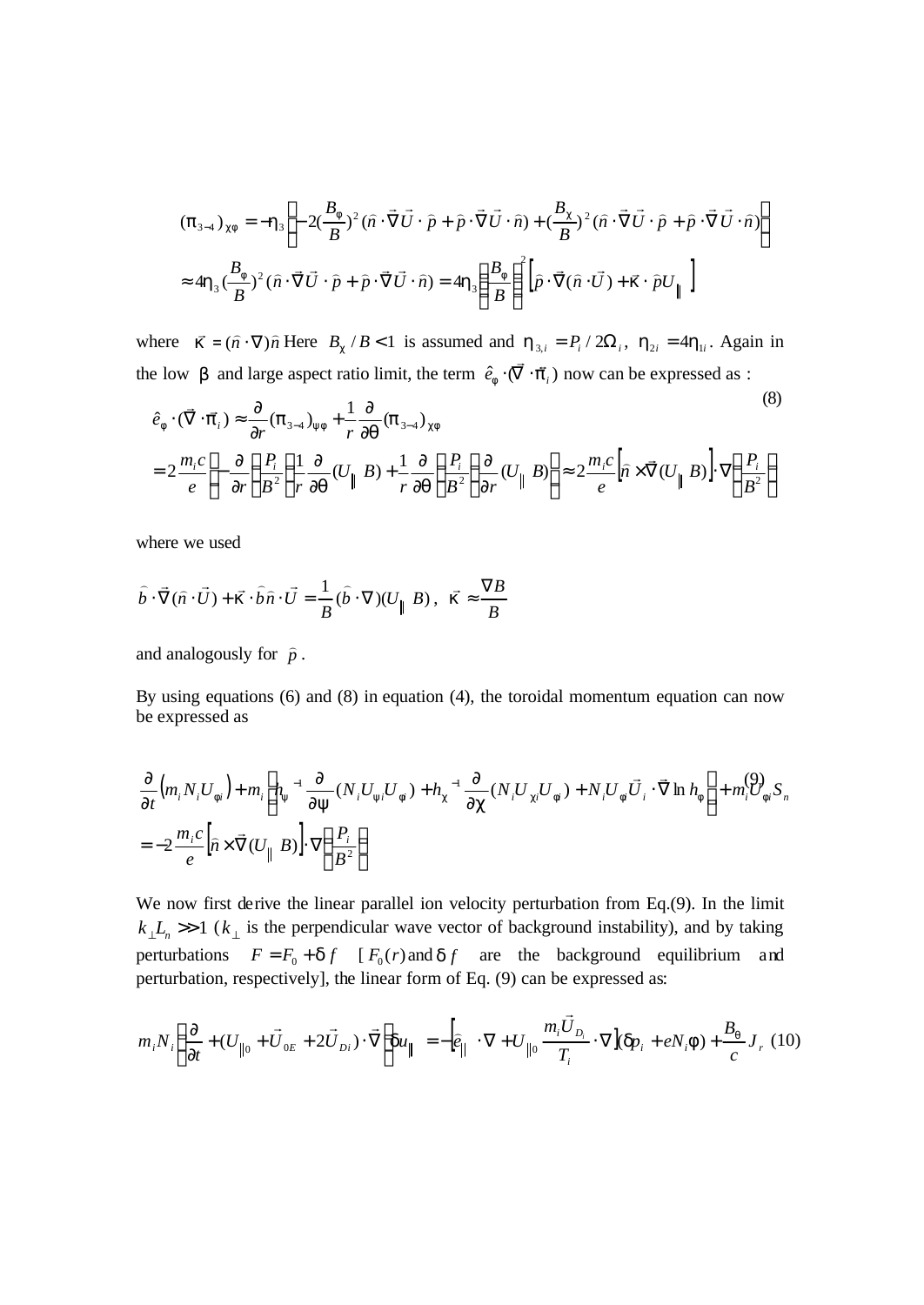Here 
$$
\vec{U}_{Di} = 2 \frac{cT_i}{eB^2} \hat{n} \times \nabla B
$$
,  $\vec{U}_{De} = -\frac{T_e}{T_i} \vec{U}_{Di} \hat{n} = \vec{B}/B$  and  $U_f \approx U_{\parallel}$ .

In Eq (10) the curvature term involving ∇*f* corresponds to *turbulent equipartition* (TEP) The curvature term involving  $∇ dp$  has two parts where the temperature perturation part corresponds to the *thermoelectric* convective term. If we assume Boltzmann electrons and quasineutrality we can rewrite (10) as:

$$
m_i N_i \left( \frac{\partial}{\partial t} + (U_{\parallel 0} + \vec{U}_{0E} + 2\vec{U}_{Di}) \cdot \vec{\nabla} \right) du_{\parallel} = -\left[ \hat{e}_{\parallel} \cdot \nabla + U_{\parallel 0} \frac{m_i \vec{U}_{Di}}{T_i} \cdot \nabla \left[ d_i + e N_i (1 + \frac{1}{t}) f \right] \right]
$$
  
+  $\frac{B_q}{c} J_r$ 

Thus now the density perturbation part adds up to the TEP part and we recover the Coriolis pinch of Ref 8 after substituting  $du_{\parallel}$  into the flux  $\Gamma_f \ll v_{\parallel} du_{\parallel} >$ . We here have only a factor 2 since our  $U_D$  includes a factor 2 making it equivalent to the total magnetic drift for low  $\beta$ . This part can also be recovered from Ref 9 where, however, more effort was made to separate curvature and grad B parts as well as including temperature anisotropy. The original TEP part comes from the convective inertial term, i.e. the term in brackets in Eq 9. We note from the way Eq. (10) was written that the toroidal curvature effect adds up as a new symmetry breaking effect to the parallel gradient. This increases substantially the effect of flowshear. We can now formally generalize the eigenvalue solution in Ref. 18 by adding the new symmetry breaking term to the parallel gradient. However, also the symmetry point in the radial direction will be shifted due to the toroidicity. From Eq. (9), the equation for mean toroidal velocity can be obtained by averaging over magnetic flux surfaces. In the large aspect ratio limit, the equation for mean  $U_f$  can be written:

$$
m_i N_i \frac{\partial}{\partial t} < U_f > +m_i N_i \frac{\partial}{\partial r} < \mathbf{d}u_r \mathbf{d}u_{\parallel} \rangle = -\frac{m_i N_i}{P_{i0}} \vec{U}_{D_i} \cdot \vec{\nabla} < \mathbf{d}u_{\parallel} \mathbf{d}p_i > -m_i N_i \frac{\mathbf{d}p_i}{P_{i0}} \vec{U}_{D_i} \cdot \vec{\nabla} \mathbf{d}u_{\parallel}
$$
\n
$$
+ \frac{B_q}{c} < J_r \rangle \tag{11}
$$

In deriving Eq (11) we kept only curvature terms from the stress tensor. We note that we have contributions both from the Reynolds stress (inertial part) and from the stress tensor.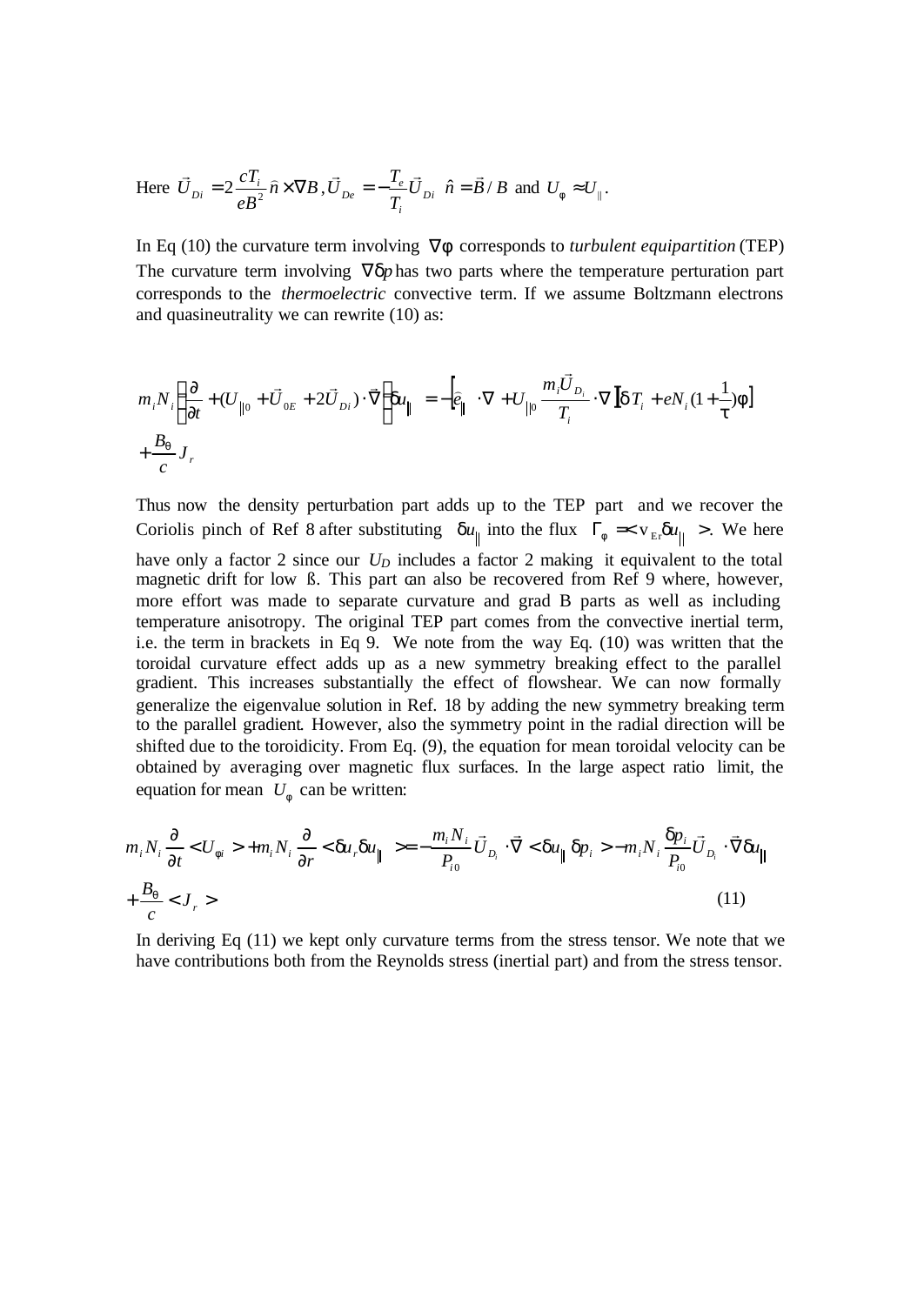# APPENDIX A: THE STRESS TENSORS ( $\vec{p}_i$ )

In the limit  $\mathbf{n}_i/\Omega_i \ll 1$ , the stress tensor<sup>7</sup> can be split into three parts

$$
\vec{\pi}_i = \vec{\pi}_{0,i} + \vec{\pi}_{3-4,i} + \vec{\pi}_{1-2,i}
$$
\n(A1)

The parallel stress tensor or diagonal matrix ( $\pi_{0i}$ ), the gyro-stress tensor ( $\pi_{3-4,i}$ ) and the perpendicular stress tensor ( $\vec{\pi}_{1-2,i}$ ) are given as<sup>8</sup> The parallel stress tensor:

$$
\vec{\boldsymbol{p}}_{0i} = -3\boldsymbol{h}_{0i}(\hat{n}\hat{n} - \frac{\vec{I}}{3}) \left[ \hat{n} \cdot \vec{\nabla} \vec{U}_i \cdot \hat{n} - \frac{\vec{\nabla} \cdot \vec{U}_i}{3} \right]
$$
(A2)

The gyro stress tensor:

$$
\vec{p}_{3-4,i} = -\mathbf{h}_{3,i} \left\{ (\hat{p}\hat{p} - \hat{b}\hat{b}) [\hat{b} \cdot \vec{\nabla} \vec{U}_i \cdot \hat{p} + \hat{p} \cdot \vec{\nabla} \vec{U}_i \cdot \hat{b}] - (\hat{p}\hat{b} + \hat{b}\hat{p}) [\hat{p} \cdot \vec{\nabla} \vec{U}_i \cdot \hat{p} - \hat{b} \cdot \vec{\nabla} \vec{U}_i \cdot \hat{b}] \right\} - 2\mathbf{h}_{3,i} \left\{ (\hat{p}\hat{n} + \hat{n}\hat{p}) [\hat{b} \cdot \vec{\nabla} \vec{U}_i \cdot \hat{n} + \hat{n} \cdot \vec{\nabla} \vec{U}_i \cdot \hat{b}] - (\hat{b}\hat{n} + \hat{n}\hat{b}) [\hat{p} \cdot \vec{\nabla} \vec{U}_i \cdot \hat{n} + \hat{n} \cdot \vec{\nabla} \vec{U}_i \cdot \hat{p}] \right\}
$$
(A3)

The perpendicular stress tensor:

$$
\boldsymbol{p}_{1-2,i} = -\boldsymbol{h}_{1,i} \left\{ \hat{p}\hat{p} - \hat{b}\hat{b} \right\} [\hat{p}.\vec{\nabla}\vec{U}_{i} \cdot \hat{p} - \hat{b}.\vec{\nabla}\vec{U}_{i} \cdot \hat{b}] + (\hat{p}\hat{b} + \hat{b}\hat{p}) [\hat{p}.\vec{\nabla}\vec{U}_{i} \cdot \hat{b} + \hat{b}.\vec{\nabla}\vec{U}_{i} \cdot \hat{p}] \right\} - 4\boldsymbol{h}_{1,i} \left\{ (\hat{p}\hat{n} + \hat{n}\hat{p}) [\hat{p}.\vec{\nabla}\vec{U}_{i} \cdot \hat{n} + \hat{n}.\vec{\nabla}\vec{U}_{i} \cdot \hat{p}] + (\hat{b}\hat{n} + \hat{n}\hat{b}) [\hat{b}.\vec{\nabla}\vec{U}_{i} \cdot \hat{n} + \hat{n}.\vec{\nabla}\vec{U}_{i} \cdot \hat{b}] \right\}
$$
(A4)

where  $h_{0,i} = 0.96 P_i \mathbf{n}_i^{-1}$ , the index 3-4 and 1-2 refer to Braginskii's coefficients<sup>7</sup>  $\mathbf{h}_{3,i} = P_i / 2\Omega_i$ ,  $\mathbf{h}_{1i} = 3P_i \mathbf{n}_i / 10\Omega_i^2$ ,  $\mathbf{h}_{2i} = 4\mathbf{h}_{1i}$  and  $\eta_{4i} = 2\eta_{3i}$ .

#### **Reference**

- 1. J.E. Rice, E.S. Marmar, F. Bombarda and L. Qu, Nuclear Fusion **37**, 421 (1997).
- 2. X. Garbet, Y. Sarazin, P. Ghendrich, S. Benkadda, P. Beyer, C. Figarella and I Voitsekovitch, Phys. Plasmas **9**, 3893 (2002).
- 3. J.S. deGrassie, K.H. Burrell, L.R. Baylor, W. Houlberg and J. Lohr, Phys. Plasmas **11**, 4323 (2004).
- 4. A.G. Peeters and C. Angioni, Phys. Plasmas **12**, 072515 (2005).
- 5. P.C. deVries, K.M. Rantamäki, C. Giroud, E. Asp, G. Corrigan, A. Eriksson, M. deGreef, I. Jenkins, H.C.M. Knoops, P. Mantica, H. Nordman, P. Strand, T.